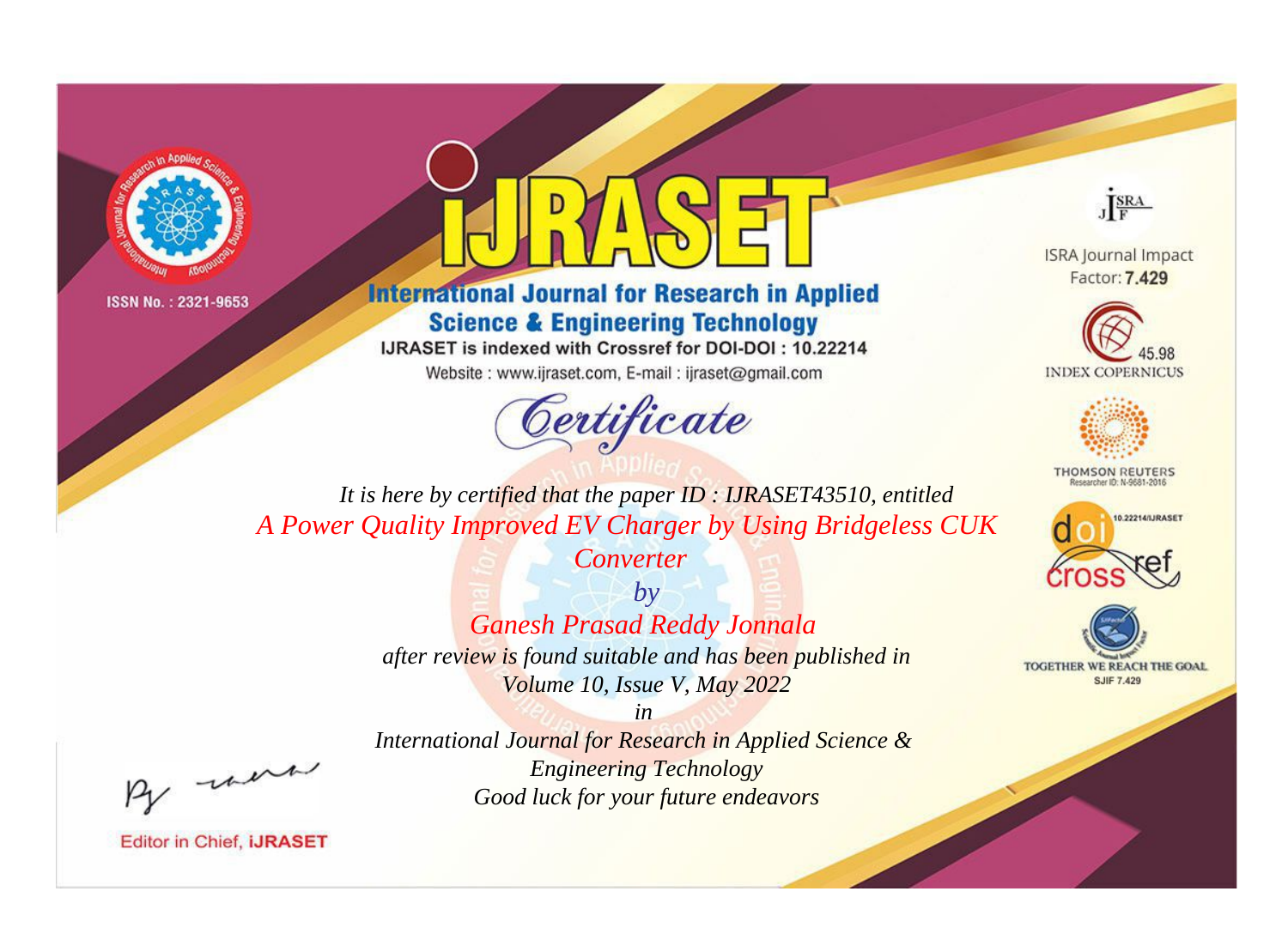



**International Journal for Research in Applied Science & Engineering Technology** 

IJRASET is indexed with Crossref for DOI-DOI: 10.22214

Website: www.ijraset.com, E-mail: ijraset@gmail.com



JERA

**ISRA Journal Impact** Factor: 7.429





**THOMSON REUTERS** 



TOGETHER WE REACH THE GOAL **SJIF 7.429** 

It is here by certified that the paper ID: IJRASET43510, entitled A Power Quality Improved EV Charger by Using Bridgeless CUK

Converter

 $by$ Sairam Mudigonda after review is found suitable and has been published in Volume 10, Issue V, May 2022

were

International Journal for Research in Applied Science & **Engineering Technology** Good luck for your future endeavors

 $in$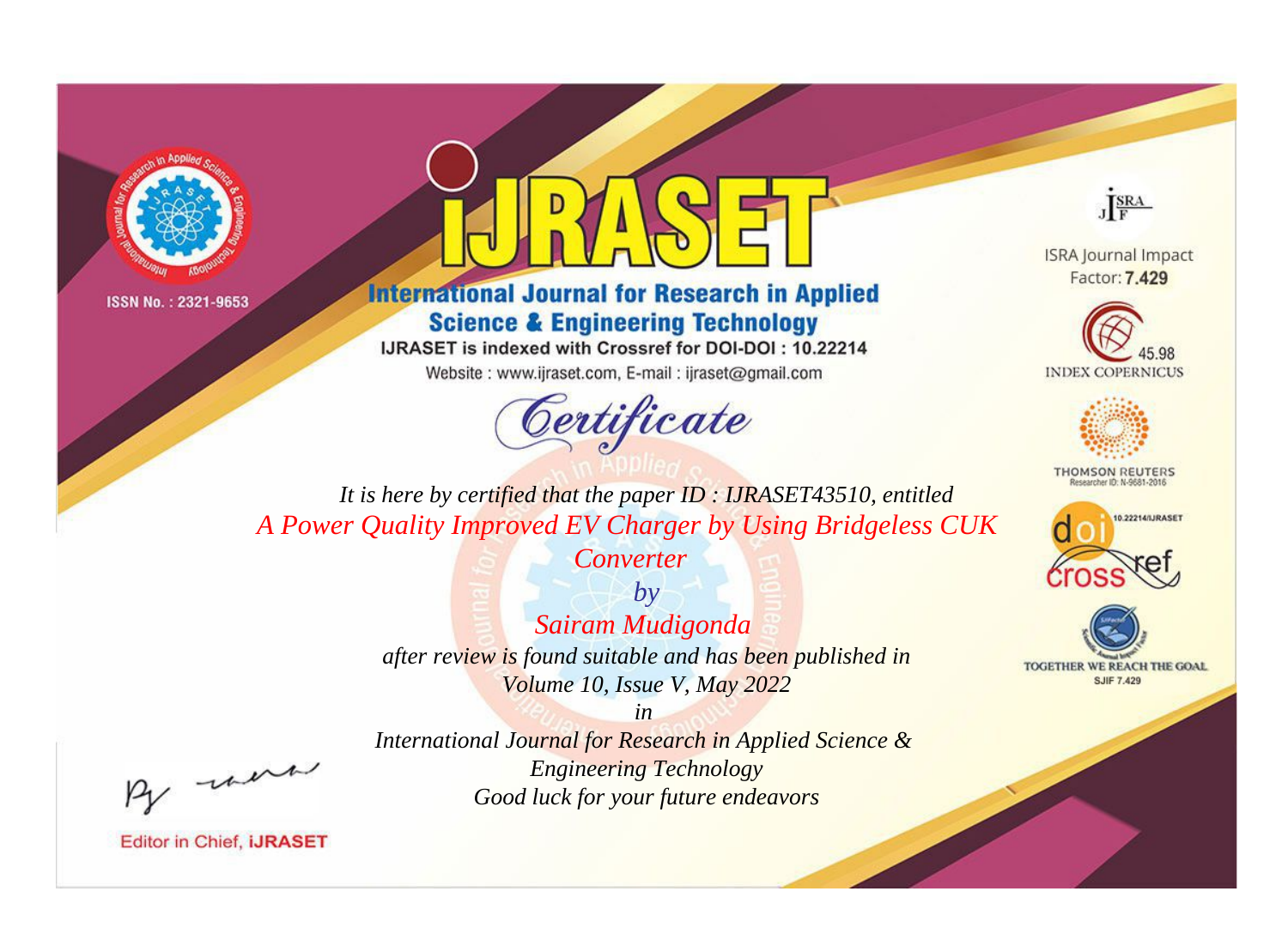



**International Journal for Research in Applied Science & Engineering Technology** 

IJRASET is indexed with Crossref for DOI-DOI: 10.22214

Website: www.ijraset.com, E-mail: ijraset@gmail.com





**ISRA Journal Impact** Factor: 7.429





**THOMSON REUTERS** 



TOGETHER WE REACH THE GOAL **SJIF 7.429** 

*It is here by certified that the paper ID : IJRASET43510, entitled A Power Quality Improved EV Charger by Using Bridgeless CUK* 

*Converter*

*by Mohan Dharma Nayak Malavathu after review is found suitable and has been published in Volume 10, Issue V, May 2022*

*in International Journal for Research in Applied Science & Engineering Technology Good luck for your future endeavors*

, un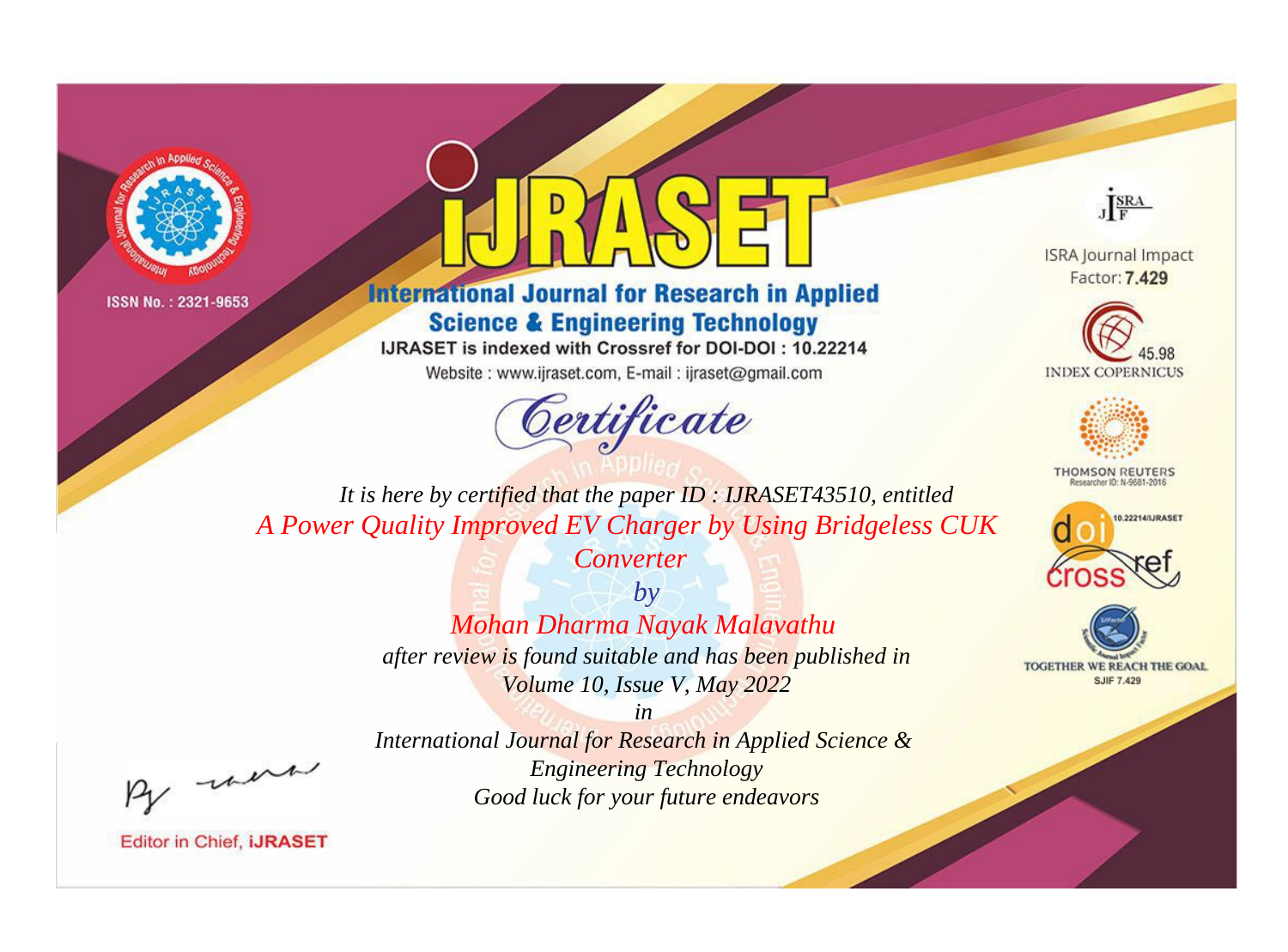



**International Journal for Research in Applied Science & Engineering Technology** 

IJRASET is indexed with Crossref for DOI-DOI: 10.22214

Website: www.ijraset.com, E-mail: ijraset@gmail.com



JERA

**ISRA Journal Impact** Factor: 7.429





**THOMSON REUTERS** 



TOGETHER WE REACH THE GOAL **SJIF 7.429** 

It is here by certified that the paper ID: IJRASET43510, entitled A Power Quality Improved EV Charger by Using Bridgeless CUK

Converter

 $b\nu$ **Nagesh Mala** after review is found suitable and has been published in Volume 10, Issue V, May 2022

were

International Journal for Research in Applied Science & **Engineering Technology** Good luck for your future endeavors

 $in$